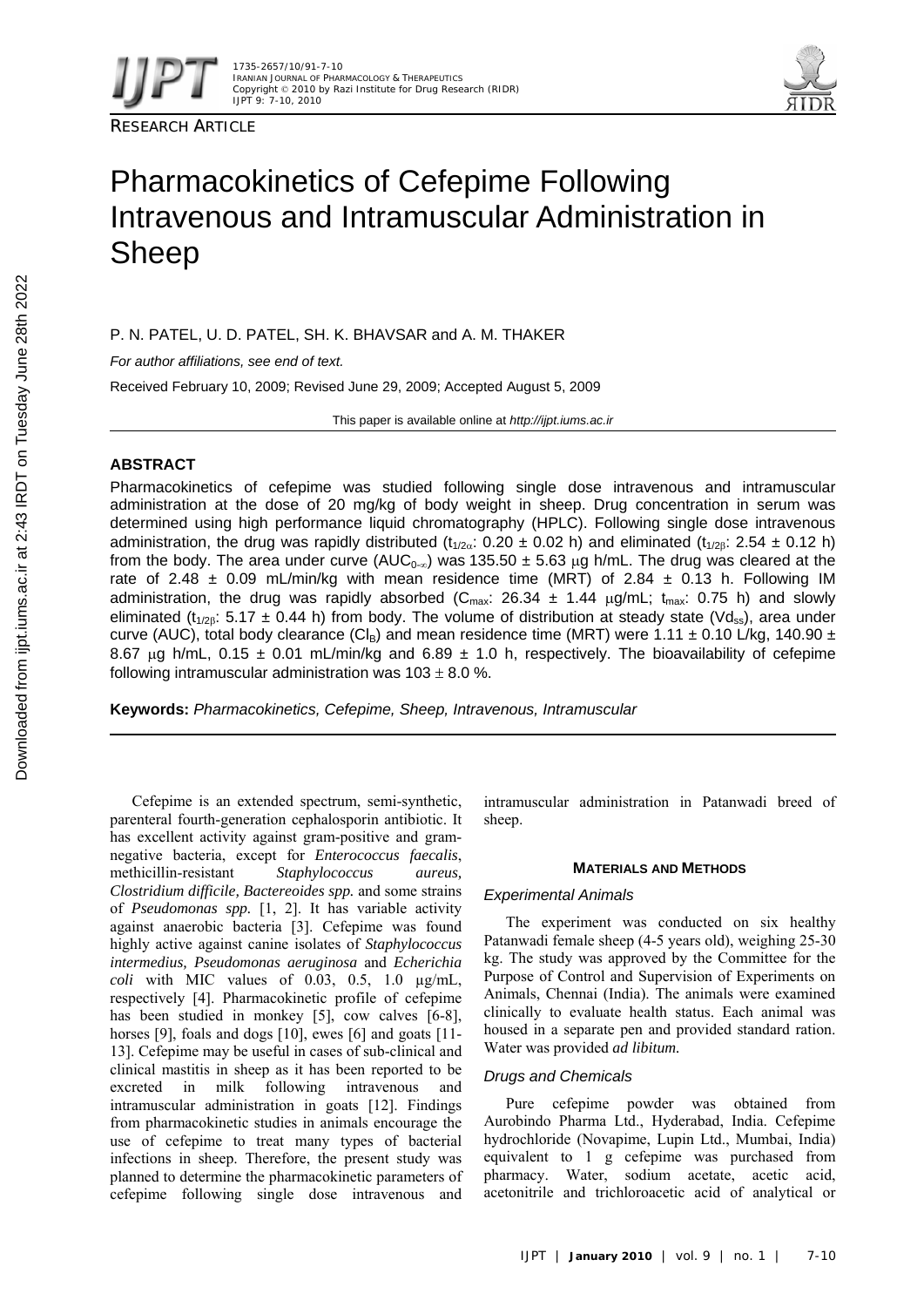

**Fig 1.** Semilogarithmic plot of cefepime concentrations in serum versus time following single dose intravenous and intramuscular administrations at the rate of 20 mg/kg of body weight in sheep. Each point represents the mean  $\pm$  S.E. of six animals.

HPLC-grade were procured from Merck India Ltd., Mumbai.

### *Experimental Design*

Cefepime hydrochloride was dissolved in sterile water to make a final concentration of 100 mg/mL and 200 mg/mL for intravenous and intramuscular administrations, respectively at a dose of 20 mg/kg body weight. The animals were randomized and experiment was planned in crossover design. An interval of 21 days was observed between two successive injections. Intravenous injection of the drug was given through left jugular vein and intramuscular injection was given in deep gluteal muscle using a 20 G  $\times$  25 mm needle. Blood samples (2-3 mL) were collected through the intravenous catheter fixed in right jugular vein into heparinized glass test tubes before administration and at 2, 5, 10, 15, 30, 45 min and 1, 2, 4, 6, 8, 12, 18, and 24 h after intravenous administration while blood samples were collected before administration and at 5, 10, 15, 30, 45 min and 1, 2, 4, 6, 8, 12, 18, 24 and 36 h after intramuscular administration of the drug. The animals were observed for any side effects during the study after administration of the drug. The blood samples were allowed to clot and serum was harvested from all samples. The serum samples were stored at  $-40^{\circ}$ C and assayed within a week.

# *Cefepime Assay*

Cefepime concentration in serum samples was determined by reverse-phase high performance liquid chromatography (HPLC) assay [10] with minor modification. The HPLC system (Laballiance, USA) comprised of gradient solvent delivery pump (model AIS 2000) and UV detector (model 500). Chromatographic separations were performed by using reverse phase C18 column (Thermo, 5  $\mu$  ODS; 250  $\times$ 4.6 mm ID) at room temperature. Data integration was performed using Clarity (Version 2.4.0.190). The mobile phase was a mixture of 0.2 M sodium acetate (3.2%), 0.2 M acetic acid (2.2 %), acetronitrile (15.0 %) and HPLC water (79.6 %) with pH 5.1. Mobile phase

was filtered through a 0.45 u filter and pumped into column at a flow rate of 1.0 mL/min at ambient temperature. The elute was monitored at 257 nm wavelength. Serum samples were deproteinized by diluting 500 µl of serum with 500 µl of trichloroacetic acid (10%) and centrifuged at 5000 revolution per minute for 10 minutes. The clean supernant was collected and an aliquot of 20 µl of the supernant was injected into the loop of HPLC system through manual injector.

Calibration curve was prepared by adding known amount of cefepime to blank unfortified serum for the expected range of concentrations from 0.1 to 200 µg/mL and processed as described above. Quantification was done by reference to the resultant calibration curves. The calibration curve was prepared daily and not accepted unless it had a  $R^2$  value  $\geq$  0.99. Recovery from serum was estimated by comparing the detector response of series of standards  $(0.1 \text{ to } 200 \text{ µg/mL})$ extracted from serum with non extracted standards in mobile phase. Recovery of the drug from serum samples was estimated to be 88.3 %. The lower limit of quantitation was 0.1 µg/mL. The assay was sensitive, reproducible and linearity was observed from 0.1 to 200 µg/mL. The retention time of cefepime was 4.0 minutes.

## *Pharmacokinetic Analysis*

Following intravenous administration of the drug, the drug concentration-time data were best fitted to two compartment open model, where as drug concentrationtime data following intramuscular administration were analyzed by non-compartment technique. Following formulas were used to calculate various pharmacokinetic parameters [14-16].

a) Half-life

i) t  $v_{2\alpha} = 0.693 / \alpha$ 

ii) t  $v_{6B} = 0.693 / \beta$ 

b) AUC (0 -  $\infty$ ), the total area under the serum drug concentration – time curve and AUMC, the area under the first moment of the serum drug concentration – time curve were calculated by trapezoidal rule.

c) Vd (ss), the volume of distribution of drug at steady state:

 $Vd(ss) = Does x AUMCm / (AUC)^2$ 

d) Cl<sub>B</sub>, the total body clearance of drug:

 $Cl_B = \beta x \text{ Vd}(ss) \times 1000$ 

e) MRT, the mean residence time:

 $MRT = AUMC / AUC$ 

f) F, the fraction of drug absorbed after non-vascular administration:

 $F = (t \circ \beta (I.V.) \times AUC (I.M.)) / (t \circ \beta (I.M.) \times AUC)$  $(I.V.)$ 

#### **RESULTS**

Semilogarithmic plot of cefepime concentrations in serum versus time following single dose intravenous and intramuscular administrations (20 mg/kg) in sheep is shown in Fig 1. Cefepime pharmacokinetic parameters following intravenous and intramuscular administration in sheep are shown in Table 1. Following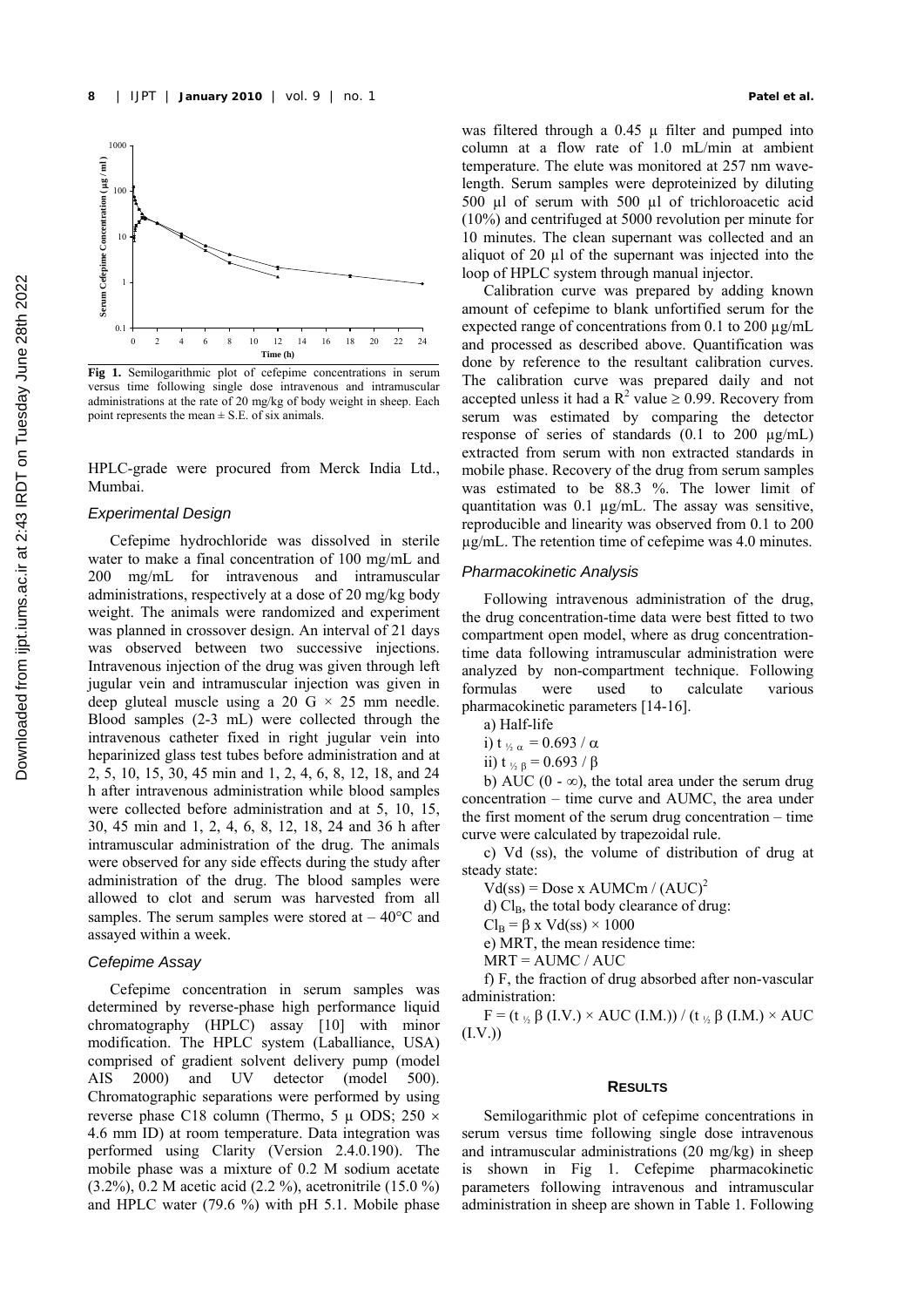Table 1. Pharmacokinetic parameters of cefepime after single dose intravenous and intramuscular administrations (20 mg/kg of body weight) in sheep

| $\sqrt{2}$                                 |                                                                                                                                                                                      |                          |                          |
|--------------------------------------------|--------------------------------------------------------------------------------------------------------------------------------------------------------------------------------------|--------------------------|--------------------------|
| Pharmacokinetic<br>Parameters <sup>7</sup> | Unit                                                                                                                                                                                 | Intravenous dose         | Intramuscular dose       |
|                                            |                                                                                                                                                                                      | (Mean $\pm$ S.E., n = 6) | (Mean $\pm$ S.E., n = 6) |
| $t_{1/2\alpha}$                            |                                                                                                                                                                                      | $0.20 \pm 0.02$          |                          |
| $t_{1/2\beta}$                             |                                                                                                                                                                                      | $2.54 \pm 0.12$          | $5.17 \pm 0.44$          |
| $AUC_{(0-\infty)}$                         | $\mu$ g.h/mL                                                                                                                                                                         | $135.50 \pm 5.63$        | $140.90 \pm 8.67$        |
| AUMC                                       | $\mu$ g.h <sup>2</sup> /mL                                                                                                                                                           | $386.70 \pm 28.8$        | $921.90 \pm 116.0$       |
| $Vd_{ss}$                                  | L/kg                                                                                                                                                                                 | $0.42 \pm 0.02$          | $1.11 \pm 0.1$           |
| $Cl_{(B)}$                                 | mL/min/kg                                                                                                                                                                            | $2.48 \pm 0.09$          | $0.15 \pm 0.01$          |
| <b>MRT</b>                                 |                                                                                                                                                                                      | $2.84 \pm 0.13$          | $6.89 \pm 1.0$           |
| F                                          | $\%$                                                                                                                                                                                 |                          | $103.0 \pm 8.0$          |
| $C_{max}$                                  | $\mu$ g/mL                                                                                                                                                                           |                          | $26.34 \pm 1.44$         |
| $T_{\text{max}}$                           |                                                                                                                                                                                      |                          | 0.75                     |
|                                            | Pharmacokinetic Parameters: $t_{1/2\alpha}$ : half-life of distribution phases; $t_{1/2\beta}$ : elimination half life; AUC <sub>(0</sub> , $\infty$ ): total area under plasma drug |                          |                          |

concentration-time curve; AUMC: area under first of moment curve; Vd<sub>ss</sub>: volume of distribution at steady state; Cl<sub>B</sub>: total body clearance; MRT: mean residence time; F: bioavailability;  $C_{\text{max}}$ : maximum drug concentration;  $T_{\text{max}}$ : time of maximum concentration observed in serum

intravenous administration, the drug could not be detected in serum samples collected beyond 12 h. The distribution ( $t_{1/2\alpha}$ ) and elimination ( $t_{1/2\beta}$ ) half lives of cefepime were  $0.20 \pm 0.02$  h and  $2.54 \pm 0.12$  h, respectively. The values of volume of distribution at steady state  $(Vd<sub>ss</sub>)$ , area under curve (AUC), and total body clearance  $(Cl_B)$  were  $0.42 \pm 0.02$  L/kg,  $135.50 \pm 0.02$ 

5.63 μg h/L, and  $2.48 \pm 0.09$  mL/min/kg respectively.

Following single dose intramuscular administration of cefepime in sheep, the peak serum cefepime concentration of  $26.34 \pm 1.44$  µg/mL was observed at 0.75 h. The elimination ( $t_{1/2\beta}$ ) half life of cefepime was  $5.17 \pm 0.44$  h. The average respective values for volume of distribution by area method  $(Vd<sub>ss</sub>)$ , area under curve (AUC) and total body clearance  $(Cl_B)$  were  $1.11 \pm 0.1$ L/kg,  $140.90 \pm 8.67$  µg h/L, and  $0.15 \pm 0.01$  mL/min/kg. The systemic bioavailability (F) of the drug was calculated to be  $103.0 \pm 8.0$  per cent in sheep following intramuscular administration.

#### **DISCUSSION**

Following intravenous administration, the drug gets rapidly eliminated as evidenced by short half-life and faster clearance. Similar observations have been reported in goats (10) and calves [17]. More rapid elimination of cefepime has been found in foals  $(t_{1/2B})$  $1.65 \pm 0.001$  h) and dogs  $(t_{1/2\beta}: 1.09 \pm 0.27$  h) [10]. The drug has moderate distribution in the body of sheep. This is in agreement with the Vd<sub>ss</sub> of  $0.35 \pm 0.03$ ,  $0.32 \pm 0.03$ 0.01 and  $0.43 \pm 0.03$  L/kg reported in goats [11] ewes [6] and calves [7], respectively.

Following single dose intramuscular administration of cefepime, the peak and minimum serum cefepime concentration observed in sheep is in agreement with the peak serum cefepime concentrations of  $21.1 \pm 1.85$ and 22.6  $\mu$ g/mL reported in goats [11,13]. However, lower peak serum concentration were observed in horses, cow calves and dogs [4, 8, 9], while higher peak plasma concentration of cefepime (31.9  $\pm$  1.5 µg/mL at  $1.1 \pm 0.2$  h) has been reported in ewes [6]. The elimination half-life  $(t_{1/2\beta})$  following intramuscular administration of cefepime in sheep is in line with that of  $4.89 \pm 0.24$  h reported in goats [11] but longer than that of  $3.02 \pm 0.18$  h reported in calves [3]. Longer halflife indicates that the drug is continuously absorbed during the elimination phase in sheep following intramuscular administration. The total body clearance of cefepime in sheep is slower than observed in goats [11] and cow calves [8]. Following intramuscular injection of cefepime in sheep, the drug gets extensively distributed. However, moderate distribution of the drug has been reported in goats  $(0.60 \pm 0.06)$  [11]. The drug was completely absorbed from site of injection following intramuscular administration in sheep as evidence by cent percent bioavailability. Similarly higher systemic bioavailability of  $111.0 \pm 22.0$  and 98.0  $\pm$  3.0 was reported in horses [9] and cow calves [8]. However, lower systemic bioavailability of  $69.0 \pm 6.0$ was reported in goats [11].

The pharmacokinetic profile of cefepime in sheep following intravenous and intramuscular administration indicates that it may be therapeutically useful against susceptible micro-organisms involved in most common infections in sheep. The high bioavailability of cefepime and maintenance of therapeutic concentration for a long time following intramuscular injection suggests that cefepime is suitable for intravenous and intramuscular administration (20 mg/kg repeated at 18 h interval) for the treatment for systemic bacterial infections in sheep.

## **REFERENCES**

- 1. Baggot JD. Principles of drug disposition in domestic animals. The basis of veterinary clinical pharmacology. 1st ed., W.B. Saunders Co.; Philadelphia, U.S.A, 1977; pp.144-89.
- 2. Forgue ST, Shyu WC, Gleason CR, Pittman KA, Barbhaiya RH. Pharmacokinetics of the novel cephalosporin cefepime (BMY-28142) in rats and monkeys. *Antimicrob Agents Chemother* 1987;31:799-804.
- 3. Gardner SY, Papich MG. Comparison of cefepime pharmacokinetics in neonatal foals and adult dogs. *J Vet Pharmacol Therap* 2001;24:187-92.
- 4. Giamarellou H, Sahin A, Chryssouli Z. Comparative in vitro evaluation of BMY-28142, a new broad spectrum cephalosporin,